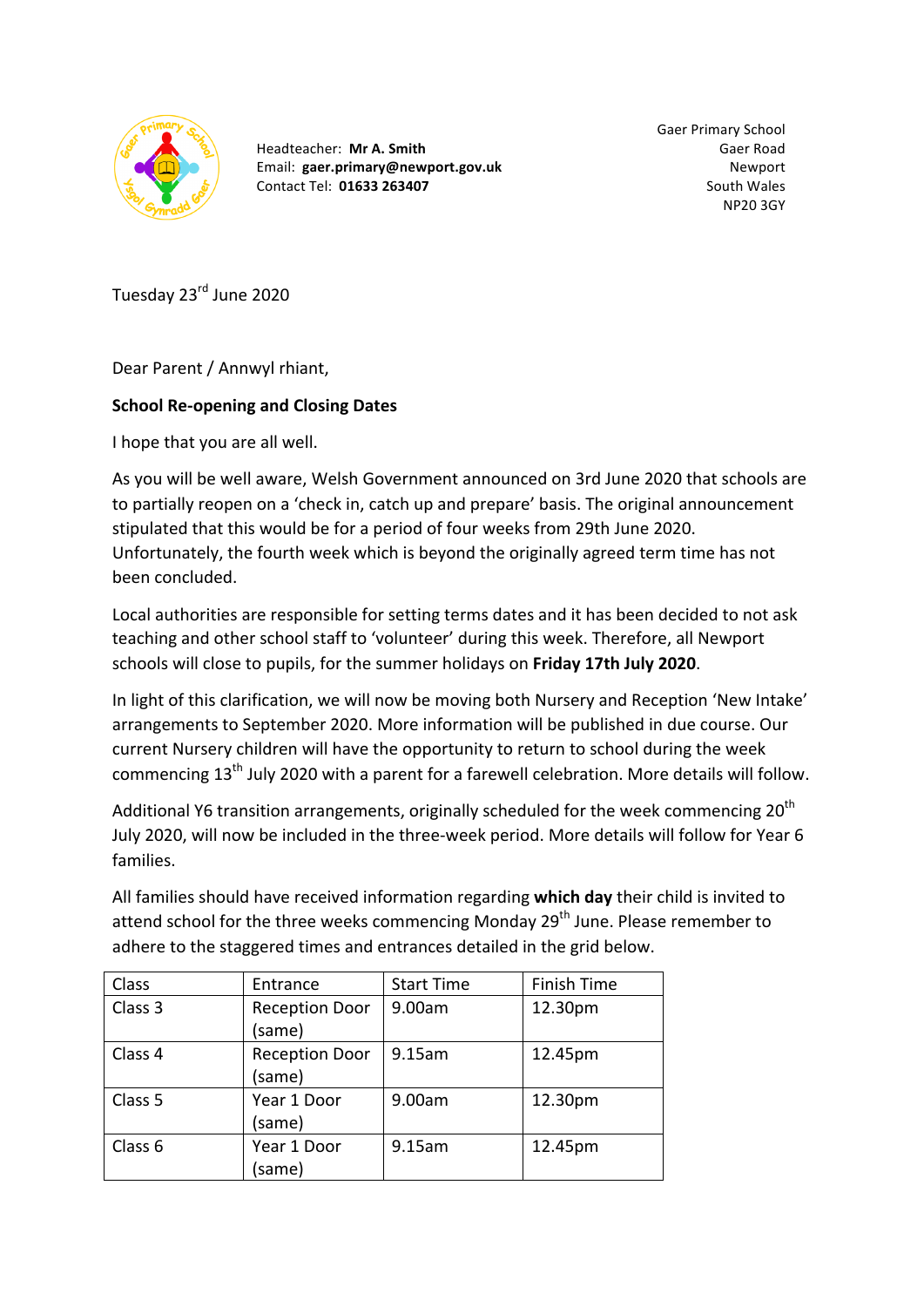| Class <sub>7</sub> | Year 2 Door<br>(same)                                                                       | 9.00am | 12.30pm |
|--------------------|---------------------------------------------------------------------------------------------|--------|---------|
| Class 8            | Year 2 Door<br>(same)                                                                       | 9.15am | 12.45pm |
| Class 9            | Year 3 Entrance<br>$(same-Y3/4)$<br>yard)                                                   | 9.00am | 12.30pm |
| Class 10           | Year 3 Entrance<br>$(same-Y3/4)$<br>yard)                                                   | 9.15am | 12.45pm |
| Class 11           | Fire door<br>entrance Y3/4<br>corridor<br>(opposite Early<br><b>Year Building</b><br>Steps) | 9.00am | 12.30pm |
| Class 12           | Fire door<br>entrance Y3/4<br>corridor<br>(opposite Early<br><b>Year Building</b><br>Steps) | 9.15am | 12.45pm |
| Class 13           | Y5/6 Corridor.<br>Sensory Garden<br>Fire door                                               | 9.00am | 12.30pm |
| Class 14           | Y5/6 Corridor.<br>Sensory Garden<br>Fire door                                               | 9.15am | 12.45pm |
| Class 15           | <b>Y6 Entrance</b><br>(same)                                                                | 9.00am | 12.30pm |
| Class 16           | <b>Y6 Entrance</b><br>(same)                                                                | 9.15am | 12.45pm |
| <b>Class LRB</b>   | <b>Main Entrance</b>                                                                        | 9.15am | 12.45pm |

Thank you for the families who have responded to the 'form' via the link issued. This has enabled us to plan the groups and make adjustments as necessary. Please do not 'turn up unannounced' to school if you have not responded or if you have confirmed that your child won't be attending. If you have changed your mind, please contact the school so that we can make necessary arrangements to accommodate this change.

The school is continuing to provide 'key worker' provision for families. Children who attend the 'childcare hub' are not permitted to mix with other class groups in accordance with Welsh Government guidance.

I would like to take this opportunity to remind you of some key points that were communicated to families on Monday 15<sup>th</sup> June. Please read the points very carefully.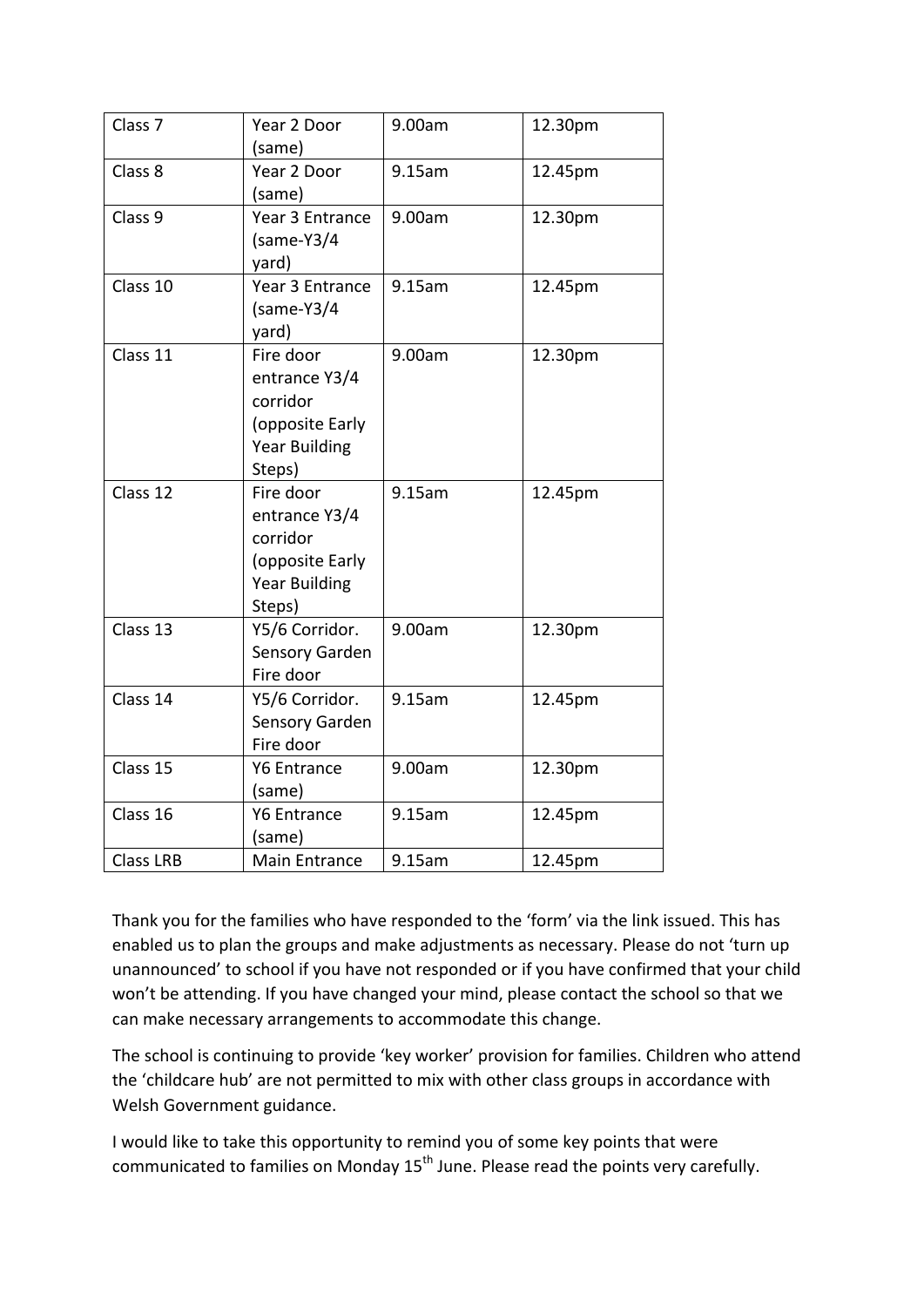Points to note:

- 1. Every child will be allocated one extended morning per week to attend school for three weeks
- 2. Each class will be split into four groups
- 3. Groups will be limited to 8 pupils
- 4. Each pupil group will be allocated a designated day and staggered start/end time
- 5. Each class will be assigned a designated access point
- 6. All access points will have 'marker points' so that social distancing is observed
- 7. Only one parent per family should accompany a child to school
- 8. Pleasure ensure that your child has some understanding of social distancing and the reason behind it
- 9. Each group will be allocated a designated learning space (including outdoor learning space)
- 10. Rooms will be designed to comply with social distancing measures. Unnecessary furniture/resources will be removed
- 11. Each child will have a learning station
- 12. Resources/pupil individual packs will be created to avoid cross contamination
- 13. Each child will only have interface with pupils and staff within their group
- 14. All pupils will wash hands on entry/exit and throughout the session
- 15. Pupils will not be in school for lunch
- 16. A snack and labelled water bottle should be brought to school; the children must not bring anything else from home (all stationery will be provided)
- 17. The children are not expected to wear uniform. Children are expected to wear comfortable clothes appropriate for school; including appropriate footwear
- 18. When not in school pupils should continue to undertake home learning
- 19. Parents will not be invited in to the school building; all communication should happen remotely
- 20. Staff will not be able to engage in lengthy conversation with parents when the children enter school due to the safeguarding measures being put in place. Please contact the school office to pass on information and/or for any queries.
- 21. PPE is provided for staff to undertake First Aid